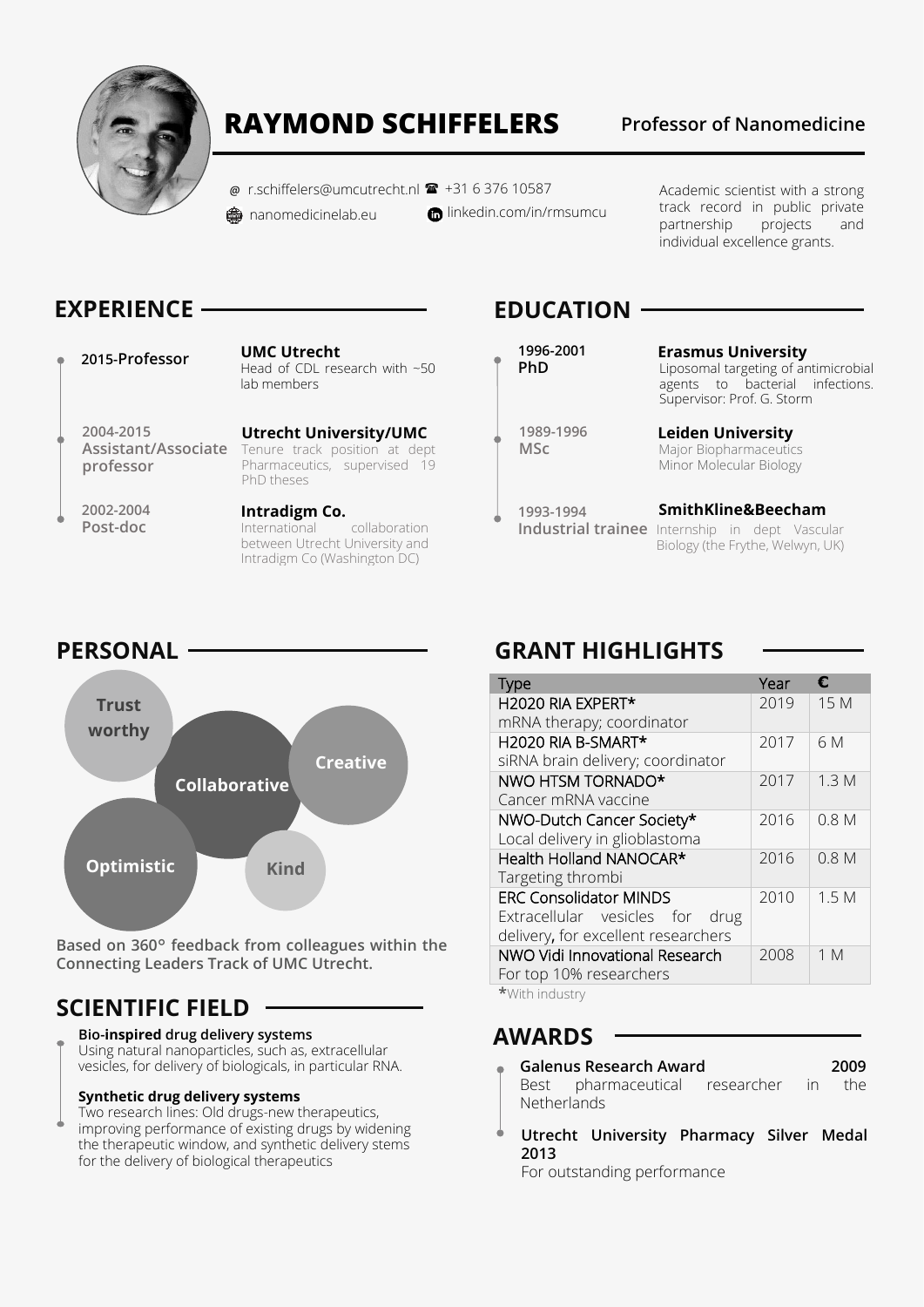

# **ACADEMIC PERFORMANCE**

I am head of research of CDL within the Division of Laboratories, Pharmacy & Biomedical Genetics of the UMC Utrecht. This Laboratory has 9 PIs in 4 research themes. Within my team we aim to enable innovative therapeutics using nanomedicines. We have a strong background in synthetic drug delivery systems and RNA delivery and are very active in the emerging field of extracellular vesicles.

These subjects form also the core of my teaching interests: I coordinate a Master course on Nanomedicine and participate in classes on Pharmaceutical Biotechnology, Nanomedicine, Nanotechnology and Hematology. I am also tutor in the Bachelor Biomedical Sciences.

In essentially all of our projects we work together with industry. This provides a clear focus on applicability of our research. In addition, since our move from the School of Pharmacy to the Medical Centre, we increasingly work together with clinicians to discuss the opportunities for our solutions in clinical practice. This leads to a much better understanding of the critical qualities that a nanomedicine must possible to be appropriate for use.

In my duties at Institutional level, I primarily focus on grant advise, given my extensive track record, as well as reform of the way we practice and appraise science.

## **RESEARCH**

| Publications                                                                                                             | h-index                                                                                                                                                                                       | Times cited                                                                            |
|--------------------------------------------------------------------------------------------------------------------------|-----------------------------------------------------------------------------------------------------------------------------------------------------------------------------------------------|----------------------------------------------------------------------------------------|
| >200                                                                                                                     | 69 (Google scholar)                                                                                                                                                                           | >21000                                                                                 |
| Editor                                                                                                                   | Associate editor                                                                                                                                                                              | PhD theses                                                                             |
| International Journal Pharmaceutics                                                                                      | Journal Extracellular Vesicles                                                                                                                                                                | Supervisor of >25 PhD students who                                                     |
| Journal Controlled Release                                                                                               | Pharmaceutical Research                                                                                                                                                                       | successfully defended their thesis                                                     |
| Review past 5 years<br>Member evaluation panel<br>EuroNanoMed, E-RARE, Perspective<br>grants, Norwegian Research Council | Review past 5 years<br>Reviewer of individual applications<br>NWO Veni, Vidi, HTSM grants,<br>Deutsche Forschungs Gemeinschaft,<br>Flemish Fundamental Research, Israel<br>Science Foundation | Recognition<br>Identified as<br>2020 Highly Cited Researcher<br>By Clarivate Analytics |
| Vice chair<br>European Technology Platform<br>Nanomedicine                                                               | Scientific Advisory Board<br>eTheRNA Immunotherapies<br>Anjarium BioSciences<br>SentryX                                                                                                       | CSO<br>Excytex                                                                         |

### Ten most cited papers

- Cancer siRNA therapy by tumor selective delivery with ligand-targeted sterically stabilized nanoparticle, RM Schiffelers, A Ansari, J Xu, Q Zhou, Q Tang, G Storm, G Molema, P Lu, PV Scaria, MC Woodle Nucleic acids research 32 (19), e149-e149, 2004. *1026 times*
- Vesiclepedia: a compendium for extracellular vesicles with continuous community annotation, H Kalra, et al PLoS biology 10 (12), e1001450, 2012. *538 times*
- RGD-based strategies for selective delivery of therapeutics and imaging agents to the tumour vasculature, K Temming, RM Schiffelers, G Molema, RJ Kok, Drug resistance updates 8 (6), 381-402, 2005. *451 times*
- Anti-tumor efficacy of tumor vasculature-targeted liposomal doxorubicin, RM Schiffelers, GA Koning, TLM ten Hagen, MHAM Fens, AJ Schraa, APCA Janssen, RJ Kok, G Molema, G Storm Journal of Controlled Release 91 (1-2), 115-122, 2003. *387 times*
- Curcumin nanoformulations: a review of pharmaceutical properties and preclinical studies and clinical data related to cancer treatment Naksuriya, S Okonogi, RM Schiffelers, WE Hennink Biomaterials 35 (10), 3365-3383, 2014. *350 times*
- Inhibition of ocular angiogenesis by siRNA targeting vascular endothelial growth factor pathway genes: therapeutic strategy for herpetic stromal keratitis B Kim, Q Tang, PS Biswas, J Xu, RM Schiffelers, FY Xie, AM Ansari, PV Scaria, MC Woodle, P Lu, BT Rouse. The American journal of pathology 165 (6), 2177-2185, 2004. *324 times*
- Thermosensitive and biodegradable polymeric micelles for paclitaxel delivery, O Soga, CF van Nostrum, M Fens, CJF Rijcken, RM Schiffelers, G Storm, WE Hennink, Journal of Controlled Release 103 (2), 341-353, 2005. *293 times*
- In vivo imaging reveals extracellular vesicle-mediated phenocopying of metastatic behavior, A Zomer, C Maynard, FJ Verweij, A Kamermans, R Schäfer, E Beerling, RM Schiffelers, E de Wit, J Berenguer, SIJ Ellenbroek, T Wurdinger, DM Pegtel, J van Rheenen, Cell 161 (5), 1046-1057, 2015. *287 times*
- Exosome mimetics: a novel class of drug delivery systems SAA Kooijmans, P Vader, SM van Dommelen, WW van Solinge, RM Schiffelers. International journal of nanomedicine 7, 1525, 2012. *228 times*
- Cellular stress conditions are reflected in the protein and RNA content of endothelial cell-derived exosomes OG de Jong, MC Verhaar, Y Chen, P Vader, H Gremmels, G Posthuma, RM Schiffelers, M Gucek, BWM van Balkom, Journal of extracellular vesicles 1 (1), 18396, 2012. *218 times*